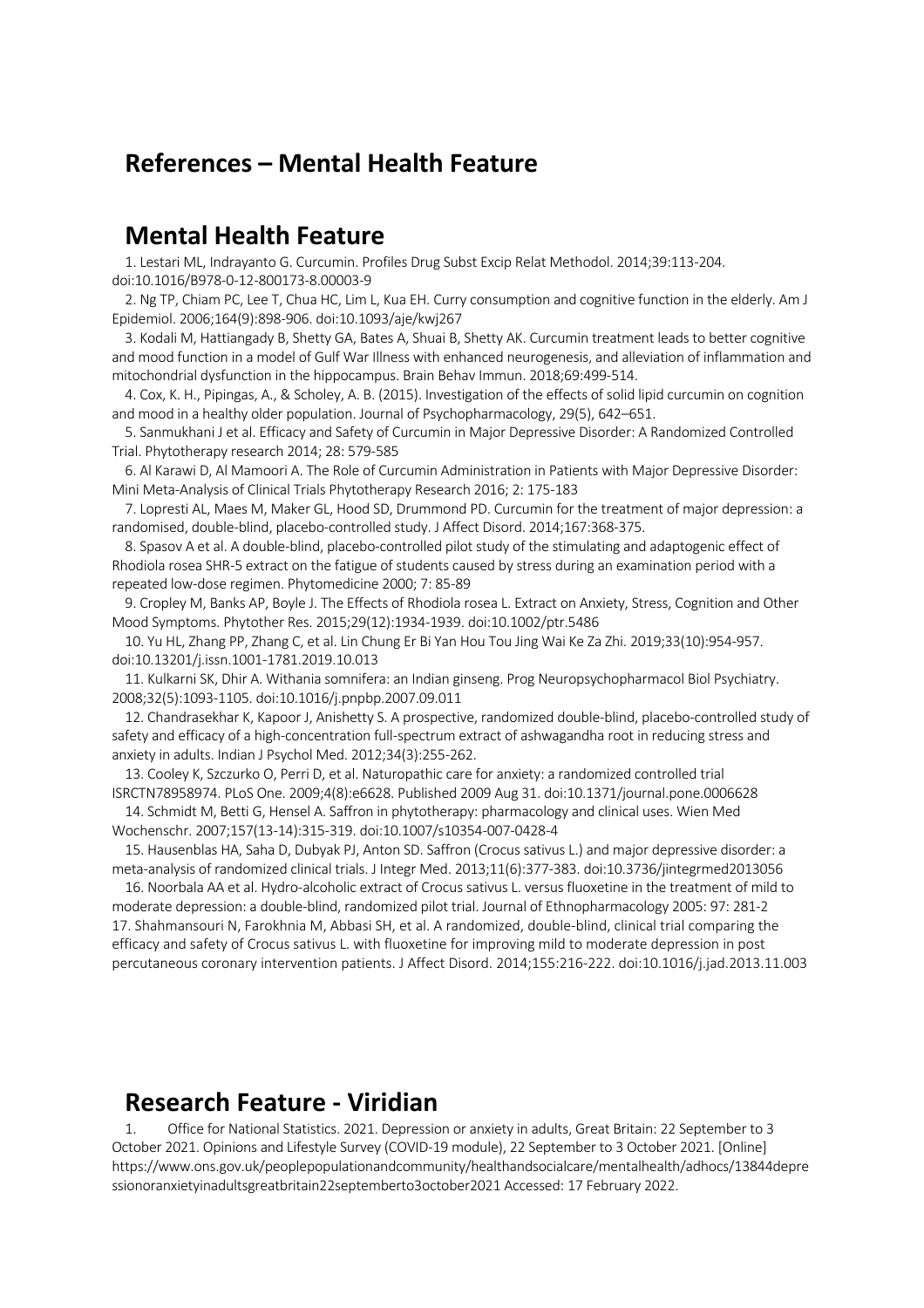2. House of Commons Library. 2021. Mental Health Statistics (England). Number CBP-06988. [Online] https://researchbriefings.files.parliament.uk/documents/SN06988/SN06988.pdf Accessed: 17 February 2022.

3. Kennedy D. O. (2016). B Vitamins and the Brain: Mechanisms, Dose and Efficacy--A Review. Nutrients, 8(2), 68. https://doi.org/10.3390/nu8020068

4. Gasperi, V., Sibilano, M., Savini, I., & Catani, M. V. (2019). Niacin in the Central Nervous System: An Update of Biological Aspects and Clinical Applications. International journal of molecular sciences, 20(4), 974. https://doi.org/10.3390/ijms20040974

5. Mahdavifar B, Hosseinzadeh M, Salehi-Abargouei A, Mirzaei M, Vafa M. Dietary intake of B vitamins and their association with depression, anxiety, and stress symptoms: A cross-sectional, population-based survey. J Affect Disord. 2021 Jun 1; 288:92-98. doi: 10.1016/j.jad.2021.03.055.

Young LM, Pipingas A, White DJ, Gauci S, Scholey A. A Systematic Review and Meta-Analysis of B Vitamin Supplementation on Depressive Symptoms, Anxiety, and Stress: Effects on Healthy and 'At-Risk' Individuals. Nutrients. 2019 Sep 16;11(9):2232. doi: 10.3390/nu11092232.

7. Grases G, Pérez-Castelló JA, Sanchis P, Casero A, Perelló J, Isern B, Rigo E, Grases F. Anxiety and stress among science students. Study of calcium and magnesium alterations. Magnes Res. 2006 Jun;19(2):102-6

8. Boyle, N. B., Lawton, C., & Dye, L. (2017). The Effects of Magnesium Supplementation on Subjective Anxiety and Stress-A Systematic Review. Nutrients, 9(5), 429. https://doi.org/10.3390/nu9050429

9. Boyle, Neil Bernard et al. "The Effects of Magnesium Supplementation on Subjective Anxiety and Stress-A Systematic Review." Nutrients vol. 9,5 429. 26 Apr. 2017, doi:10.3390/nu9050429

10. Eby GA, Eby KL. Rapid recovery from major depression using magnesium treatment. Med Hypotheses. 2006;67(2):362-70. doi: 10.1016/j.mehy.2006.01.047

11. Noah L, Pickering G, Mazur A, Dubray C, Hitier S, Dualé C, Pouteau E. Impact of magnesium supplementation, in combination with vitamin B6, on stress and magnesium status: secondary data from a randomized controlled trial. Magnes Res. 2020 Aug 1;33(3):45-57. doi: 10.1684/mrh.2020.0468

12. Pouteau E, Kabir-Ahmadi M, Noah L, Mazur A, Dye L, Hellhammer J, Pickering G, Dubray C. Superiority of magnesium and vitamin B6 over magnesium alone on severe stress in healthy adults with low magnesemia: A randomized, single-blind clinical trial. PLoS One. 2018 Dec 18;13(12): e0208454. doi: 10.1371/journal.pone.0208454. PMID: 30562392; PMCID: PMC6298677

Noah L, Dye L, Bois De Fer B, Mazur A, Pickering G, Pouteau E. Effect of magnesium and vitamin B6 supplementation on mental health and quality of life in stressed healthy adults: Post-hoc analysis of a randomised controlled trial. Stress Health. 2021 Dec;37(5):1000-1009. doi: 10.1002/smi.3051. Epub 2021 May 6. PMID: 33864354

14. Russo AJ. Decreased zinc and increased copper in individuals with anxiety. Nutr Metab Insights. 2011 Feb 7; 4:1-5. doi: 10.4137/NMI.S6349. PMID: 23946656; PMCID: PMC3738454

15. Jamali F, Izadi A, Khalili H, Garmaroudi G. Correlation Between Daily Dietary Micronutrients Intake and Mental Health Outcomes in Iranians Living with HIV Infection. J Assoc Nurses AIDS Care. 2016 Nov-Dec;27(6):817- 825. doi: 10.1016/j.jana.2016.07.001. Epub 2016 Jul 14. PMID: 27481230

16. Marik P. E. (2020). Vitamin C: an essential "stress hormone" during sepsis. Journal of thoracic disease, 12 (Suppl 1), S84–S88. https://doi.org/10.21037/jtd.2019.12.64

17. McCabe D, Lisy K, Lockwood C, Colbeck M. The impact of essential fatty acid, B vitamins, vitamin C, magnesium and zinc supplementation on stress levels in women: a systematic review. JBI Database System Rev Implement Rep. 2017 Feb;15(2):402-453. doi: 10.11124/JBISRIR-2016-002965. PMID: 28178022

18. de Oliveira IJ, de Souza VV, Motta V, Da-Silva SL. Effects of Oral Vitamin C Supplementation on Anxiety in Students: A Double-Blind, Randomized, Placebo-Controlled Trial. Pak J Biol Sci. 2015 Jan;18(1):11-8. doi: 10.3923/pjbs.2015.11.18. PMID: 26353411

19. Thesing CS, Bot M, Milaneschi Y, Giltay EJ, Penninx BWJH. Omega-3 polyunsaturated fatty acid levels and dysregulations in biological stress systems. Psychoneuroendocrinology. 2018 Nov; 97:206-215. doi: 10.1016/j.psyneuen.2018.07.002. Epub 2018 Jul 8. PMID: 30077075

20. Kiecolt-Glaser JK, Belury MA, Andridge R, Malarkey WB, Glaser R. Omega-3 supplementation lowers inflammation and anxiety in medical students: a randomized controlled trial. Brain Behav Immun. 2011 Nov;25(8):1725-34. doi: 10.1016/j.bbi.2011.07.229. Epub 2011 Jul 19. PMID: 21784145; PMCID: PMC3191260

21. Foster JA, McVey Neufeld KA. Gut-brain axis: how the microbiome influences anxiety and depression. Trends Neurosci. 2013 May;36(5):305-12. doi: 10.1016/j.tins.2013.01.005. Epub 2013 Feb 4. PMID: 23384445

22. Langkamp-Henken B, Rowe CC, Ford AL, et al. Bifidobacterium bifidum R0071 results in a greater proportion of healthy days and a lower percentage of academically stressed students reporting a day of cold/flu: A randomised, double-blind, placebo-controlled study. Br J Nutr 2015; 113:426–434. doi:10.1017/S0007114514003997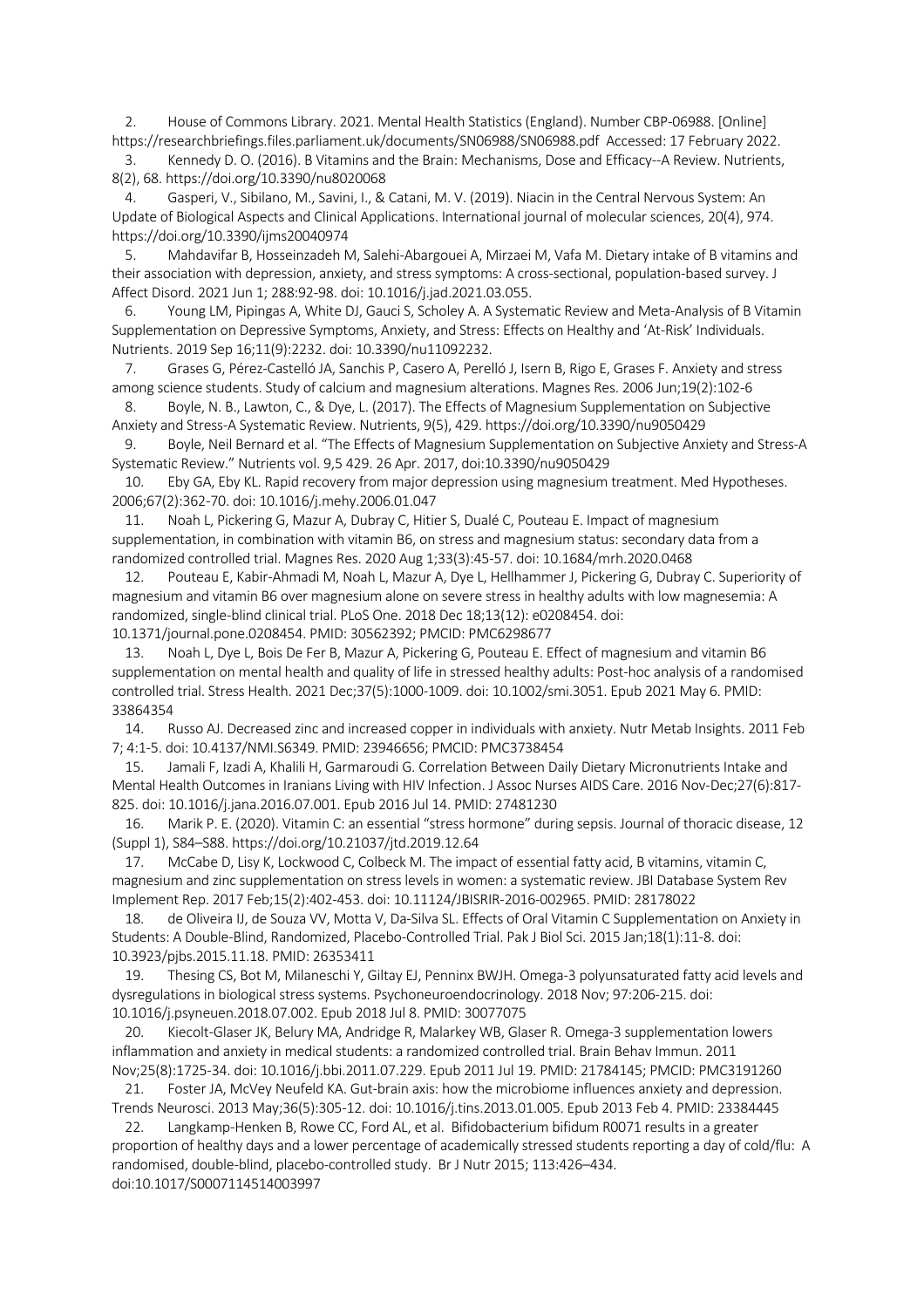23. Diop L, Guillou S, Durand H. Probiotic food supplement reduces stress-induced gastrointestinal symptoms in volunteers: a double-blind, placebo-controlled, randomized trial. Nutr Res 2008; 28:1-5

24. Duranti S, Ruiz L, Lugli GA, Tames H, Milani C, Mancabelli L, Mancino W, Longhi G, Carnevali L, Sgoifo A, Margolles A, Ventura M, Ruas-Madiedo P, Turroni F. Bifidobacterium adolescentis as a key member of the human gut microbiota in the production of GABA. Sci Rep. 2020 Aug 24;10(1):14112. doi: 10.1038/s41598-020-70986-z. PMID: 32839473; PMCID: PMC7445748

25. Wauters L, Van Oudenhove L, Accarie A, Geboers K, Geysen H, Toth J, Luypaerts A, Verbeke K, Smokvina T, Raes J, Tack J, Vanuytsel T. Lactobacillus rhamnosus CNCM I-3690 decreases subjective academic stress in healthy adults: a randomized placebo-controlled trial. Gut Microbes. 2022 Jan-Dec;14(1):2031695. doi: 10.1080/19490976.2022.2031695. PMID: 35130109; PMCID: PMC8824214.

## **CPD – Skin and Hair**

Oyetakin-White P, Suggs A, Koo B, Matsui MS, Yarosh D, Cooper KD, Baron ED. Does poor sleep quality affect skin ageing? Clin Exp Dermatol. 2015 Jan;40(1):17-22. doi: 10.1111/ced.12455. Epub 2014 Sep 30. PMID: 25266053.

2. Clayton P (2004). Health Defence 2nd edition.

3. Princeton Consumer Research: A double-blind, home-use study in approximately 45 healthy volunteers with ageing, non-firm skin to assess the efficacy of different treatment dosages of a vitamin dietary supplement compared to a placebo control group. 2014.

4. Linus Pauling. Niacin. https://lpi.oregonstate.edu/mic/vitamins/niacin. [accessed 24.2.22]

5. Marieb E (2004). Human Anatomy & Physiology 6th edition.

6. Quan T, Fisher GJ. Role of Age-Associated Alterations of the Dermal Extracellular Matrix

Microenvironment in Human Skin Aging. Gerontology. 2015; 61(5):427-434.

7. Davies S & Stewart A. Nutritional Medicine (1987). Pan Books: London.

8. Fisher GJ & Quan T. Role of Age-Associated Alterations of the Dermal Extracellular Matrix

Microenvironment in Human Skin Aging. Cold Spring Harb Perspect Med 2015; 5:a015370.

9. Brown MJ, Ameer MA, Beier K. Vitamin B6 Deficiency. [Updated 2021 Dec 29]. In: StatPearls [Internet]. Treasure Island (FL): StatPearls Publishing; 2022 Jan-. availa-ble from:

https://www.ncbi.nlm.nih.gov/books/NBK470579/

10. Mahabadi N, Bhusal A, Banks SW. Riboflavin Deficiency. [Updated 2021 Jul 21]. In: StatPearls [Internet]. Treasure Island (FL): StatPearls Publishing; 2022 Jan. Availa-ble from:

https://www.ncbi.nlm.nih.gov/books/NBK470460/

11. Telang PS. Vitamin C in dermatology. Indian Dermatol Online J. 2013 Apr-Jun; 4(2): 143–146.

12. Kim J, Kim MJ, Kho HS. Oral manifestations in vitamin B12 deficiency patients with or without history of gastrectomy. BMC Oral Health. 2016;16(1):60. Published 2016 May 27. doi:10.1186/s12903-016-0215-y

13. Vollmer, D.L.; West, V.A.; Lephart, E.D. Enhancing Skin Health: By Oral Administra-tion of Natural Compounds and Minerals with Implications to the Dermal Microbi-ome. Int. J. Mol. Sci. 2018, 19, 3059. https://doi.org/10.3390/ijms19103059

14. Shindo Y, Witt E, Han D, Epstein W, Packer L. Enzymic and non-enzymic antioxi-dants in epidermis and dermis of human skin. J Invest Dermatol 1994; 102:122-124.

15. Rhie G, Shin MH, Seo JY, et al. Aging- and photoaging-dependent changes of enzy-mic and nonenzymic antioxidants in the epidermis and dermis of human skin in vi-vo. J Invest Dermatol 2001; 117:1212-1217.

16. Shindo Y, Witt E, Packer L. Antioxidant defense mechanisms in murine epidermis and dermis and their responses to ultraviolet light. J Invest Dermatol 1993; 100:260-265.

17. Thiele JJ, Traber MG, Tsang K, Cross CE, Packer L. In vivo exposure to ozone de-pletes vitamins C and E and induces lipid peroxidation in epidermal layers of mu-rine skin. Free Radic Biol Med 1997; 23:385-391. 18. Grant-Kels JM et al. Nutrition and Psoriasis. Clinics in Dermatology 2010; 28.6: 615-626.

19. Genuis SJ and Schwalfenber GK. The importance of magnesium in clinical healthcare. Hindawi Scientifica 2017: 1-14.

20. Phillips CL, Combs SB, Pinnell SR. Effects of ascorbic acid on proliferation and collagen synthesis in relation to the donor age of human dermal fibroblasts. J Invest Dermatol 1994; 103:228-232.

21. ResultsRNA. Research & Development.https://www.resultsrna.co.uk/en/content/6-researchdevelopment. [accessed 10.8.20]

22. Marambio-Jones, C., Hoek, E.M.V. A review of the antibacterial effects of silver nanomaterials and potential implications for human health and the environment. J Nanopart Res 12, 1531–1551 (2010)